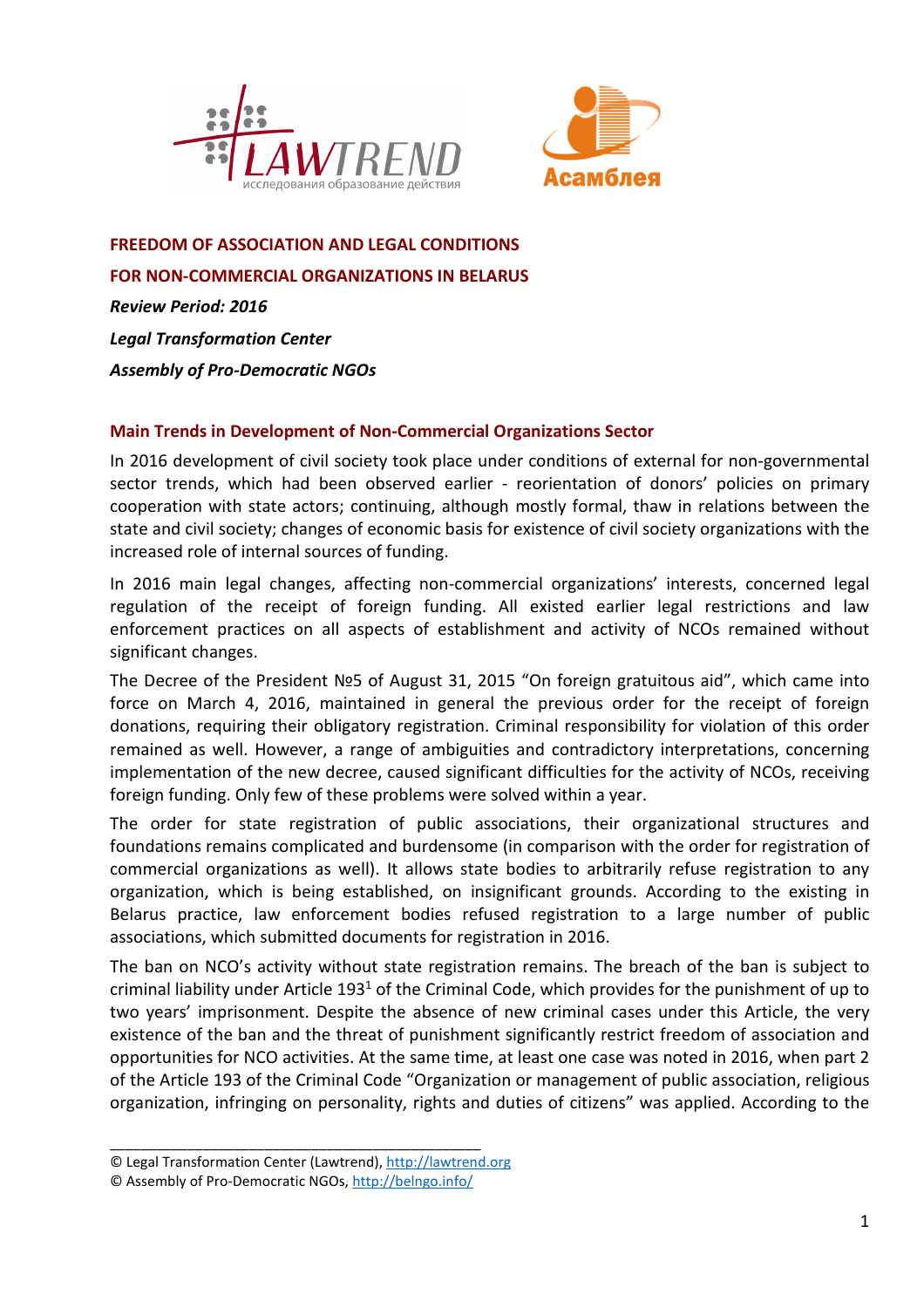article, conduct of such an activity within the framework of an unregistered public association is an aggravating circumstance, increasing the liability (See the last section of the monitoring).

Ahead of the parliamentary elections 2016 and in the course of the election campaign, facts of pressure on representatives of local NCOs, whose representatives participated in the election campaign, were recorded.

A symbolic sign, which marked change of the state's attitude towards civil society organizations, was inclusion of Alena Anisim, deputy chairperson of the public association "Francysk Skaryna Belarusian Language Society", into the lower House of the Parliament. When earlier only loyal to the state or directly controlled by the state public associations were represented in the House of Representatives (Federation of Trade Unions of Belarus, Belarusian Union of Women, unions of veterans, Belarusian Republican Youth Union, "Belaya Rus"), now, for the first time after a long break, the person from traditionally democratic, independent from authorities part of public sector is a deputy.

However, the mentioned changes in the state's attitude towards civil society organizations can't be considered structurally sustainable: they are in the field of situational change of state policies, caused by external influence, and don't have institutional dimension. In particular, it must have been a political decision of authorities to let the FSBLS representative (as well as Hanna Kanapatskaya, a representative of political opposition) in the Parliament without changing the character of election procedures, which don't provide for fair and open counting of votes. There were no positive changes noted either at the legislative level or at the level of law enforcement practice, which would allow to consider the above-mentioned trend of improvement of NCO selfsensation in Belarus as institutionally substantiated.

Many foreign partners of Belarusian NCOs, which traditionally act as customers or provide donor support for their activities, more and more reorientate their strategies on cooperation with the state. Donor organizations have started considering connected with the state entities (or direct state organizations) as direct recipients of foreign funding. A negative trend is certain foreign donors' readiness to pay profit tax on foreign gratuitous aid, received by Belarusian NCOs in the form of monetary funds, which hasn't been exempted from taxes.

Changes in donors' policies furthered the growth of NCOs, established in the Republic of Belarus with direct or indirect participation of state bodies (so-called GONGOs).

Changes in donors' policies, together with economic crisis and decline in population's income, urged NCOs to search for new sources of funding: one part of NCOs adjusted their actions to the changed approaches of external donors, which is a traditional and extensive approach; another part of NCOs, which mainly work in social sphere, started considering the possibility to introduce practices of social entrepreneurship and other means, allowing to receive funds from direct target groups, including crowdfunding. It's remarkable that the mentioned innovations are used now only in those fields, where the state hasn't attempted to introduce special regulations. As often happens in Belarus, although absence of legal regulations (for example, in charity, crowdfunding and social entrepreneurship) creates problems for NCOs, but it's still the lesser evil than introduction of special regulations on social phenomena, which leads to inevitable concomitant restrictions.

<sup>©</sup> Legal Transformation Center (Lawtrend), http://lawtrend.org

<sup>©</sup> Assembly of Pro-Democratic NGOs, http://belngo.info/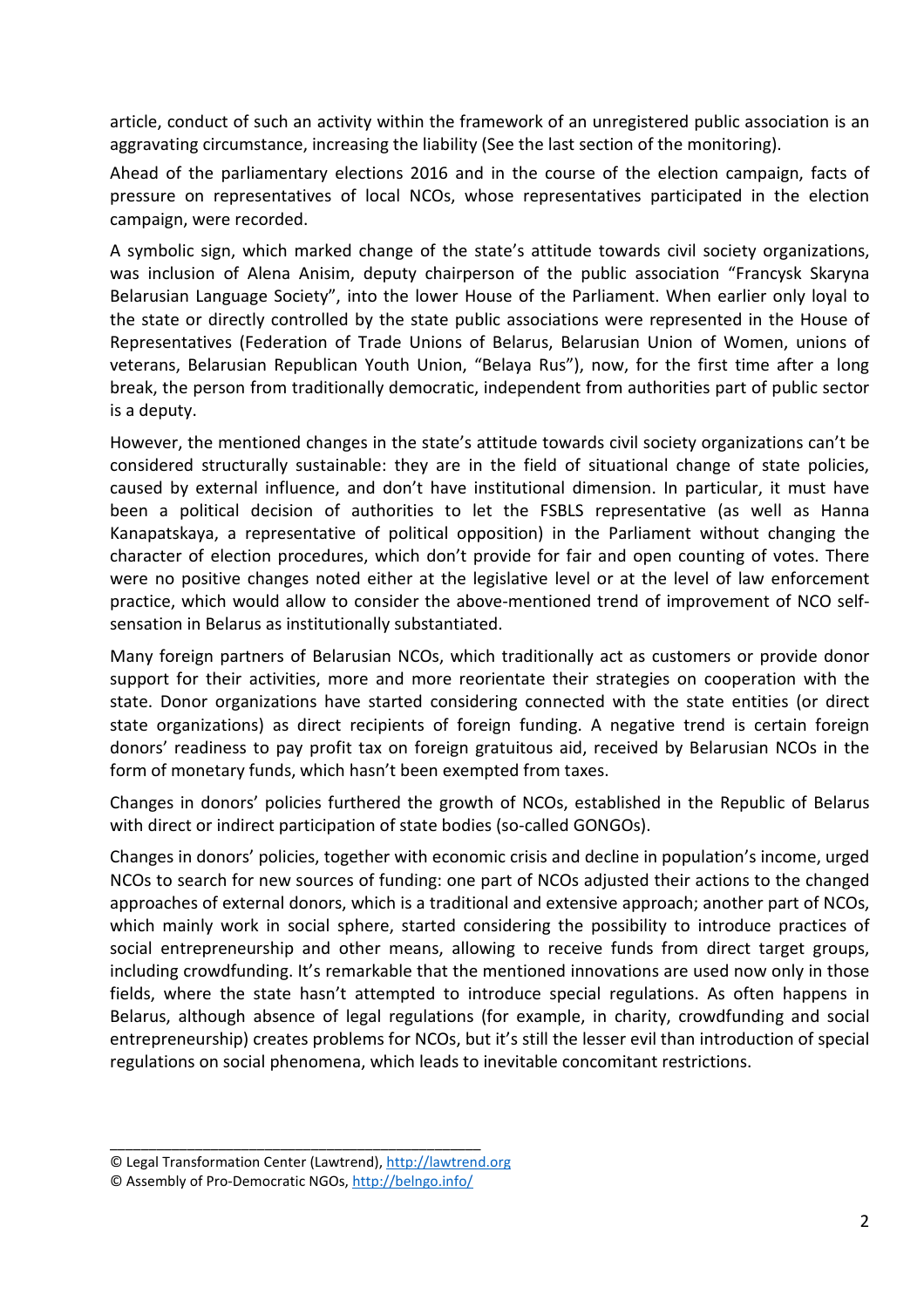The mentioned necessity to build the activity on the basis of revenues from internal sources hasn't lead to the growth of membership-based NCOs: public associations still remain a less popular form for establishment of new organizations in comparison with institutions. This can be explained by the easier procedure for registration of institutions, as well as their greater opportunities for receipt of material resources through rendering of services to various groups. Some public initiatives legalize their activity in the form of commercial organizations, engaged in social entrepreneurship conditions for their activity remain better than for public associations.

These trends, together with development of Internet-communication and social networks, has led to NCOs' increased attention to the issues of their public image, which has both advantages and disadvantages. On the one hand, it makes them closer to their target groups. On the other hand, we can notice the increased number of events, aiming at attraction of media and public attention to organizers and problems instead of achievement of actual results and changes in the society<sup>1</sup>.

Directions of numerous NCOs' activity change as well: social component is brought into the foreground (including protection of social rights or infringed interests of local groups).

# **Practice of Refusals to Register Non-Commercial Organizations**

Legal conditions for establishment of new public associations and foundations still remain unfavorable in Belarus, both at the level of legislation and at the level of law enforcement practice. The legislation still contains the ban on activity of associations without state registration and, in accordance with Article 193<sup>1</sup> of the Criminal Code, stipulates criminal responsibility for the violation of this norm and punishment of up to two years of imprisonment. The procedure for registration of public associations and foundations remains complicated and burdensome (financially as well) both in comparison with other European countries and compared to the procedure for registration of commercial organizations in Belarus. The main legal problems in this area are the following: 1) wordings of the norms on the grounds to refuse registration are indistinct and diffuse, which provides the opportunity to refuse registration due to insignificant technical drawbacks in the layout of the submitted documents; 2) requirement that there must be at least 50 founders to establish a national public association; 3) obligation to have legal address in office premises (nonresidential); 4) state fee for registration of national public associations is twice higher than the fee for registration of commercial organizations.

Carrying out of the stipulated by law complicated procedure for establishment of NCOs doesn't guarantee registration of a public association or foundation. Registering organs (the Ministry of Justice or regional administrations of justice) examine the issue of state registration for these organizations not from juridical standpoint, but from political one: only those organizations, whose existence is recognized to be beneficial and reasonable for the state or which are directly or indirectly initiated by the state, are registered; other initiatives receive refusals of registration on farfetched and insignificant grounds.

\_\_\_\_\_\_\_\_\_\_\_\_\_\_\_\_\_\_\_\_\_\_\_\_\_\_\_\_\_\_\_\_\_\_\_\_\_\_\_\_\_\_\_\_\_\_\_\_

 $\overline{\phantom{a}}$ 

<sup>&</sup>lt;sup>1</sup> The mentioned trend was especially emphasized by the participants of expert meeting, held by the International Educational NGO "Act" in September 2016, see "Civil society organizations of Belarus: 8 trends of 2016" http://www.actngo.info/article/organizacii-grazhdanskogo-obshchestva-belarusi-8-tendenciy-2016-goda

<sup>©</sup> Legal Transformation Center (Lawtrend), http://lawtrend.org

<sup>©</sup> Assembly of Pro-Democratic NGOs, http://belngo.info/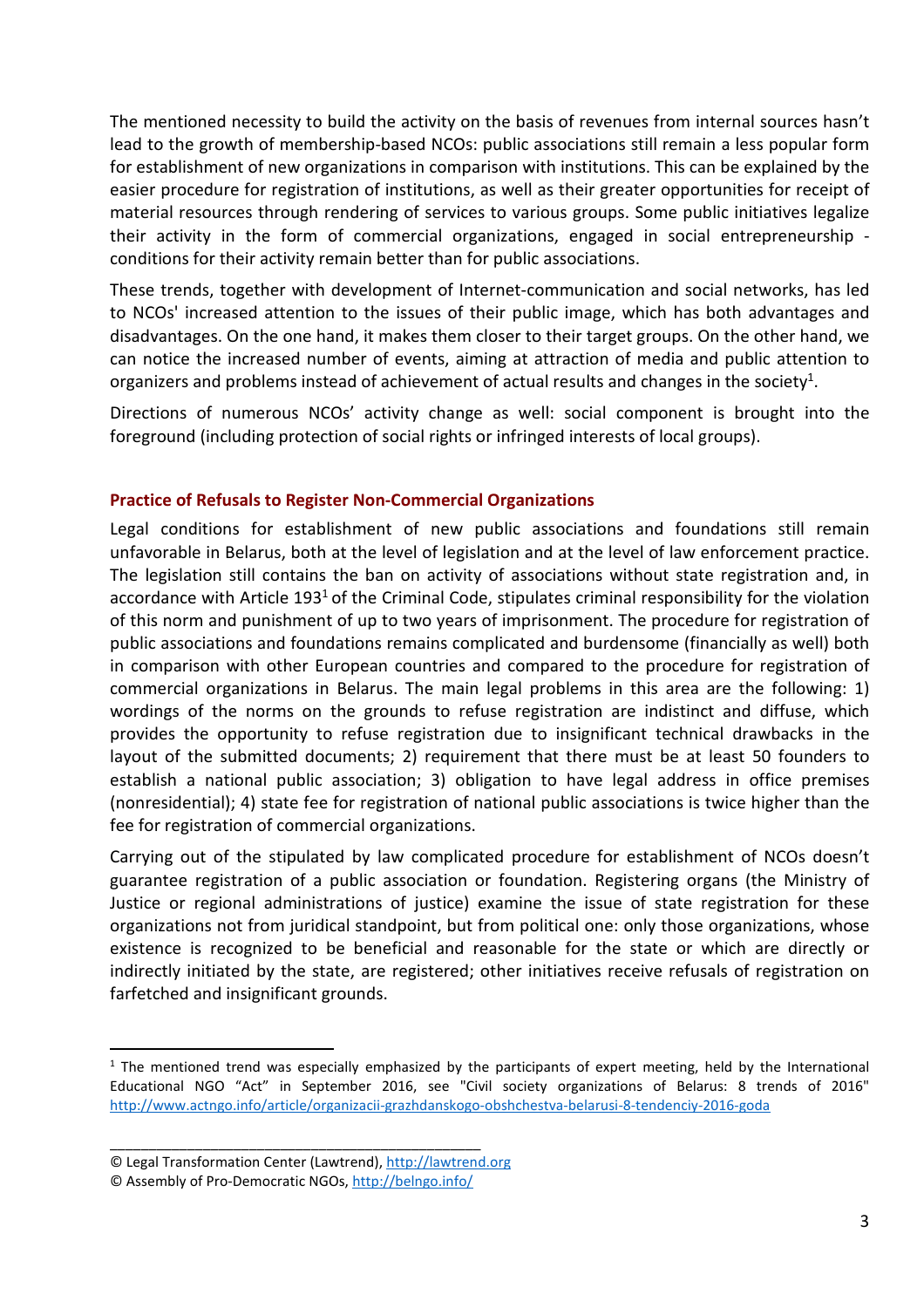In particular, in 2016 the following public associations were refused registration: historical and educational public association "Heritage", public association "Center for Gender Studies "Rose"", public association of youth "Youth of Revival", social and educational public association "Peaceful Initiatives and Solutions", republican public association "Committee on Support of Entrepreneurship "Solidarity"", public association "Christian-Democratic Movement", republican research and educational public association "Tell the Truth", social and educational public association "Gender Partnership", republican public association "For Statehood and Independence!", social and educational public association "Solidarity Movement "Together"", public association of youth "Intermarium" and others. Some of the mentioned organizations have for many years unsuccessfully tried to get registered and repeatedly submitted their documents for registration.

For example, in March 2016 the Ministry of Justice refused to register the republican public association "For Statehood and Independence!", one of whose founders was Sviatlana Aleksievich, the Nobel Laureate in Literature. According to the founders, they were refused registration for formal reasons: according to the Statute, the organization is called the RDEPA "For Statehood and Independence!", while in the list of founders the name is written as PA "For Statehood and Independence!".

On March 10, 2016 the Supreme Court dismissed the appeal from the human rights public association "For Fair Elections" against the decision of the Ministry of Justice to refuse state registration of the organization. This was the organization's fourth attempt to get registered. This time the following violations were pointed out: abbreviations in the bank receipt, received after payment of a state fee for registration of organization, and improper layout of the letter of guarantee on the lease of office premises for a legal address. In 2014 the UN Human Rights Committee recognized the decision of the Ministry of Justice to refuse registration of the human rights public association "For Fair Elections", made in 2011, to be violating the norms of the International Covenant on Civil and Political Rights. Other UN Human Rights Committee's conclusions, that certain decisions to refuse registration or liquidate public associations are violations of international norms on freedom of association, remain disregarded, in respect of the issue of registration of the public association "Human Rights Center "Viasna"" as well.

The Mahileu Regional Administration of Justice's decision of June 16, 2016 on refusal to register the public association "Center for Gender Studies "Rose"" was a typical example of the discriminatory practice, violating citizens' right to establishment and participation in associations. The refusal of registration was based on the fact that allegedly not all provisions of the organization's charter were in line with the legislation. In particular, the organization's intention to eradicate gender discrimination was named as one of such provisions. "Recognition of gender discrimination in the Republic of Belarus contradicts the norms on equality of men and women, which are set forth at the legislative level," – was stated in the decision of the administration of justice. The registering organ also considered that the Gender Center "Rose" members' intention to conduct gender monitoring, collection and analysis of the data on social, economic and other fields of activity in the city contradicted the legislation, as "implementation of gender policies is carried out by respective authorized state organs". This decision was appealed in the Mahileu Regional Court, but the court upheld the decision to refuse registration, court of the last resort affirmed the decision as well.

<sup>©</sup> Legal Transformation Center (Lawtrend), http://lawtrend.org

<sup>©</sup> Assembly of Pro-Democratic NGOs, http://belngo.info/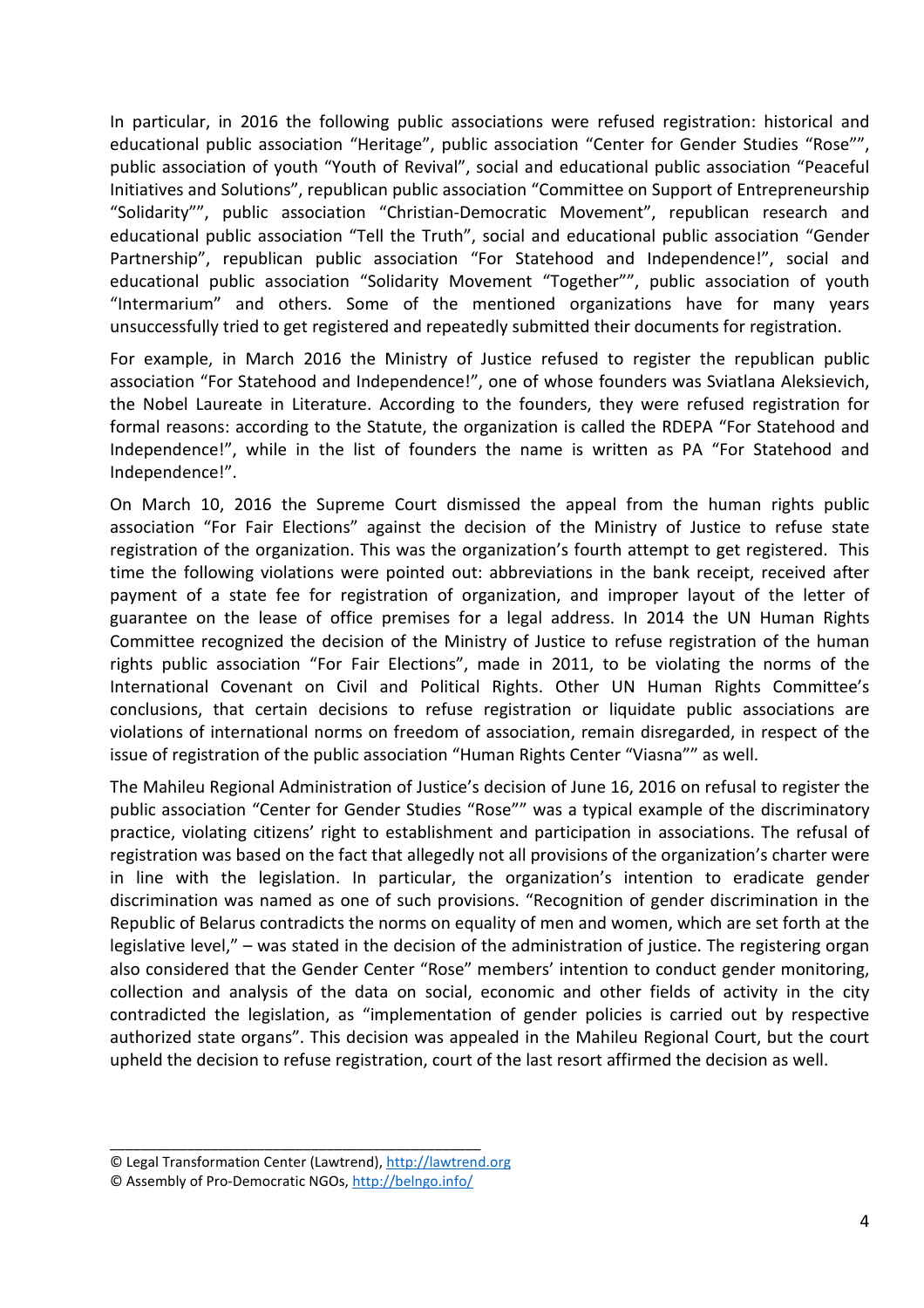On May 27, 2016 the Supreme Court also recognized the refusal to register the public association "Gender Partnership" as justified. The decision was based on similar arguments that the organization can't set forth struggle against discrimination as one of its purposes in the charter.

In January 2016 the republican public association "Christian-Democratic Movement" was refused registration. With this refusal the Ministry of Justice declared that it's impossible to establish human rights organizations in the Republic of Belarus. It was stated in the decision on refusal that one of the purposes of the organization's activity was protection of citizens' rights and legitimate interests. In the Ministry of Justice's opinion, "this provision doesn't correspond to Article 20 of the law, according to which public associations have the right to protect rights and legitimate interests, as well as represent its members' legitimate interests in state organs and other organizations". The founders of the organization appealed the refusal of registration in the Supreme Court. However, on March 14, 2016 the Supreme Court recognized the decision as justified.

On January 21, 2016 the Minsk City Court upheld the decision of the Chief Administration of Justice of the Minsk City Executive Committee on refusal to register the cultural and educational public association "New Alternative". Officials considered that the association's name contradicted the stipulated purposes and objectives, and that was the reason for refusal. The organization stipulated in its charter the possibility to conduct charitable activity, together with the activity in the fields of culture and education. The registering body considered that as going beyond cultural and educational character of the organization's activity, set forth in its charter.

Together with claims regarding statutory purposes and objectives of organizations, claims in respect of lists of founders and documents, confirming that organizations have legal addresses, are also common grounds for refusals to register public associations. For example, on October 4, 2016 the Ministry of Justice refused to register the republican public association "Committee on Support of Entrepreneurship "Solidarity"", as it had allegedly submitted for registration the invalid list of founders of the public association of youth "Modern View". The Ministry explained its conclusion, that the list of founders was invalid, with the fact that it didn't contain some founders' home phone numbers and there was a misprint in the address of one of the founders. On December 13, 2016 the Supreme Court recognized the refusal of registration as justified and upheld it. Even before judicial examination of the appeal against refusal of registration, the founders of this public association had repeatedly submitted documents for registration. However, on December 9, 2016 the Ministry of Justice again refused to register the organization.

On March 16, 2016 it was found out that the Ministry of Justice refused to register the social and educational public association "Solidarity Movement "Together"". It was stated in the letter of the Ministry of Justice that the list of association's founders didn't contain the complete data about the founders, in particular, it lacked the founders' business phone numbers. Besides, they considered the information about one founder's place of employment to be inadequate (individual entrepreneur didn't state that he was in the process of liquidation).

On January 5, 2016 the Chief Administration of Justice of Minsk Region refused to register the public association of youth "Intermarium". Lack of the association's legal address was named as the reason for refusal, despite the fact that the founders had submitted the stipulated by law letter of guarantee on lease of office premises, required for registration. According to the founders, the entrepreneur, who leased the premises for the NCO, which was being established, withdrew his

<sup>©</sup> Legal Transformation Center (Lawtrend), http://lawtrend.org

<sup>©</sup> Assembly of Pro-Democratic NGOs, http://belngo.info/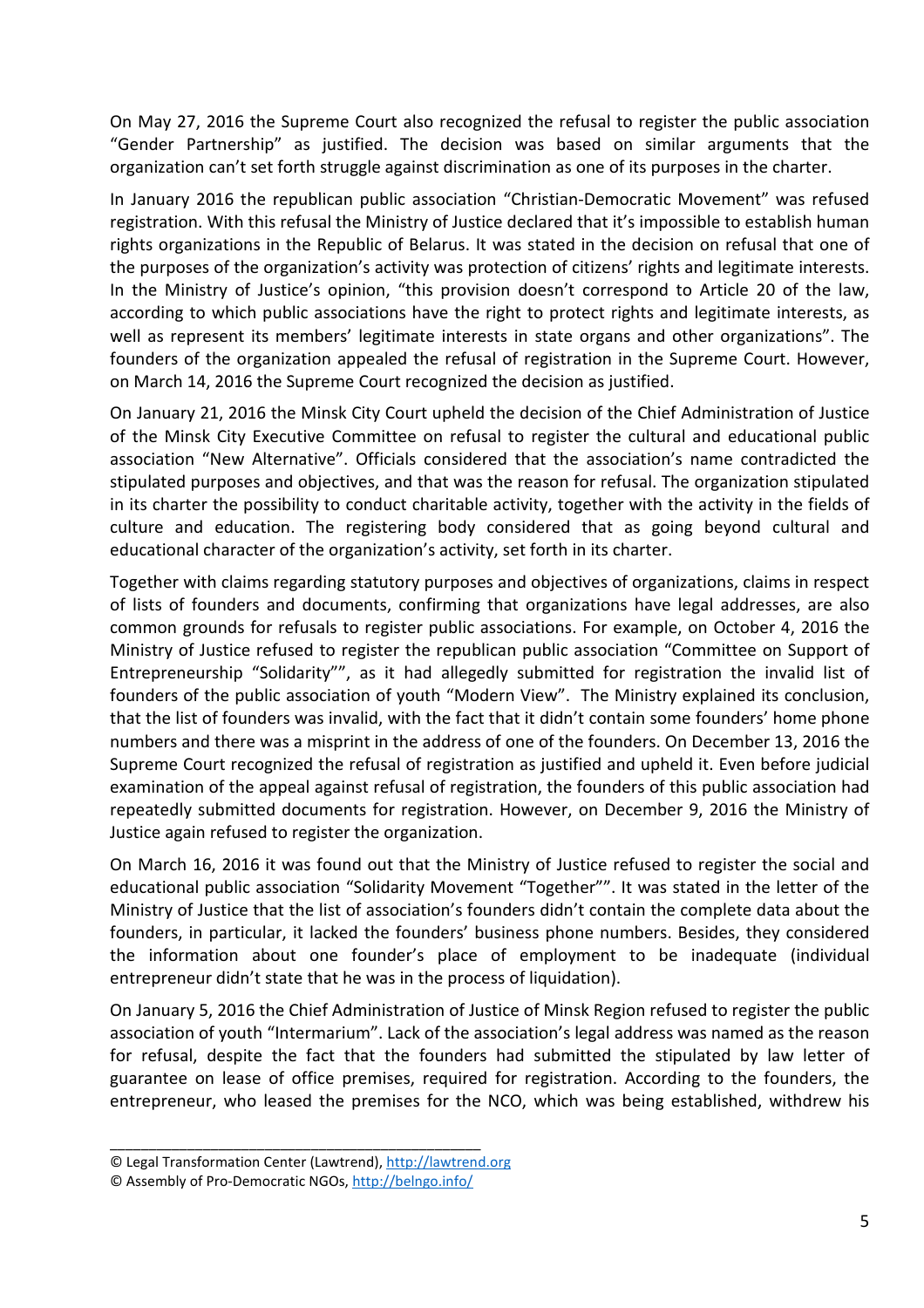letter of guarantee under the pressure from state organs. On March 2, 2016 the Minsk Regional Court recognized this refusal of registration as justified, despite the fact that applicants had submitted the confirmation that the organization was located at the new legal address.

Increase of the number of registering organs' groundless claims in respect of names of public associations, which are being established, has become a new practice.

On July 25, 2016 the Ministry of Justice refused to register the social and educational public association "Peaceful Initiatives and Solutions" (whose acronym is the SEPA "PIS", which in Russian language stands for "peace") for the reason that, allegedly, its acronym unlawfully contained abbreviation.

The decision of June 3, 2016 on refusal to register the cultural and educational public association "Heritage" was also based on unlawful claims in respect of the name of the organization. The appeal against the decision was lodged, but on July 29, 2016 the Hrodna Regional Court recognized the refusal of registration as justified. On September 20, 2016 the Supreme Court dismissed the appeal as well.

As earlier, institutions remain the most attractive organizational and legal form for legalization of non-commercial organizations in Belarus. This is because of the simple procedure for establishment of institutions and applicational principle for registration of such a legal entity, when institutions are registered on the same day, when the documents are submitted. Moreover, registration can be refused only on clearly established grounds, which are easy to eliminate.

The procedure for approval of names, which, according to legislation, founders of institutions are required to pass in organs of justice prior to submission of documents for registration, still remain the only obstacle in the process of establishment of institutions. Lack of criteria for classification of the character of activity, subjectivity of the definition "similarity up to mix" provide the opportunity for refusals to approve the names of institutions. At the same time, the practice of refusals to approve the names of separate institutions is now not so widespread as it was observed earlier. In 2016 constant refusals to approve various names of the human rights center "Identity" didn't allow it to get registered in the form of institution. The same happened to several other institutions.

Besides the procedure for registration, institutions also have other legal advantages in comparison with public associations: they are not restricted in the territory of their activity, they are allowed to conduct entrepreneurial economic activity, and they are not subjects to the requirement on annual reporting to registering state bodies.

All these factors lead to annual increase of the number of registered private institutions. However, the procedures of internal democracy in decision-making are not mandatory for institutions, their activity could completely depend on one person – the founder. Only few institutions introduce norms on collective governance, transparency and accountability into their statutes. Consequently, the mentioned trend of institution domination poses a long-term threat to sustainability and healthy condition of the Belarusian civil society, which arouses many concerns.

It is a widespread practice in respect of institutions, when registering organs offer founders to make decisions on voluntary liquidation of their institutions. Emergence of this problem is caused by the drawbacks in record of institutions in classification of tax authorities, as they can be potentially

<sup>©</sup> Legal Transformation Center (Lawtrend), http://lawtrend.org

<sup>©</sup> Assembly of Pro-Democratic NGOs, http://belngo.info/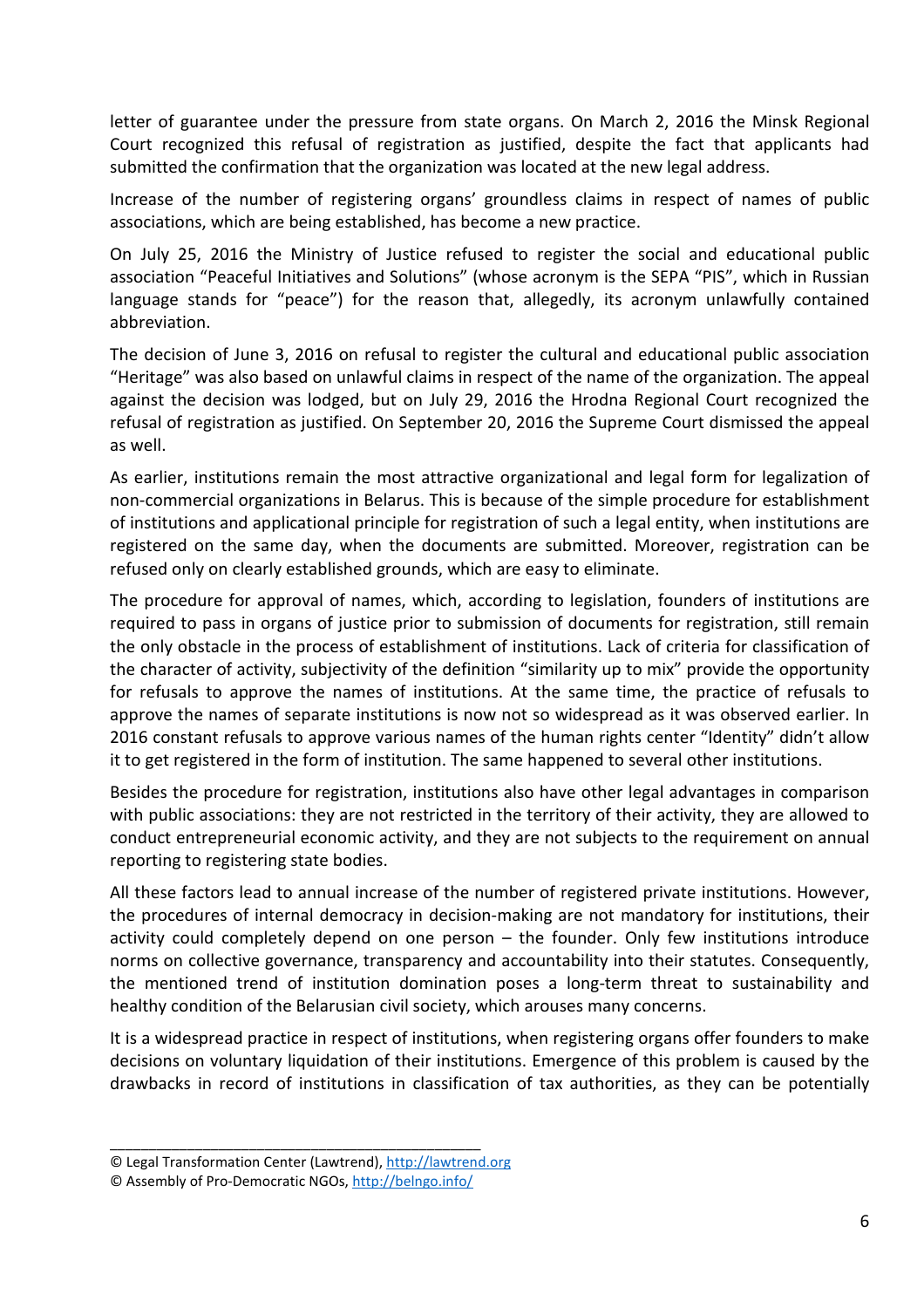referred to commercial organizations, which, in accordance with the legislation, could be liquidated for the lack of entrepreneurial activity within a year. As a result of these drawbacks in classification, tax authorities automatically send letters with proposals of voluntary liquidation to institutions, which, due to their non-commercial character, are not obliged to conduct entrepreneurial activity. Dozens of such cases are recorded annually. In separate cases, the processes on compulsory liquidation are launched.

## **Statistics on Registration of Non-Commercial Organizations**

According to the data of the Ministry of Justice<sup>2</sup>, as of January 1, 2017 there are 2731 public associations registered in Belarus. This number includes 221 international, 730 republican and 1780 local public associations, 36 unions (associations) of public associations, 172 foundations (16 international, 6 republican и 150 local ones), 7 republican state and community associations. The statistics on registration of private institutions is not available to the public.

There were 2 new republican trade unions (established as a result of reorganization in the form of merger), 116 new public associations (2 international, 17 republican and 97 local ones), 4 unions (associations) of public associations and 16 new foundations (1 international and 1 republican ones) registered in Belarus in 2016. In comparison with 2015, the total number of registered public associations increased by 2,5% (from 2665 as of January 1, 2016 to 2731 as of January 1, 2017). The number of registered foundations increased by 4,9% (from 164 as of January 1, 2016 to 172 as of January 1, 2017).

When it comes to areas of their activity, the sustainable trend of the domination of physical culture and sports public associations among other registered organizations remains – there are 745 such public associations acting in the country. As concerns other areas: there are 389 charitable public associations; 320 public associations of youth, including 26 children's ones; 232 educational, cultural and leisure-time ones; 113 public associations of citizens, representing national minorities; 93 public associations of war and labour invalids, veterans; 85 scientific and technical ones; 80 public associations of supporters of protection of nature, historic monuments and culture; 53 creative ones; 32 public associations of women and others.

It's remarkable that growth of the sector of charitable public associations almost stopped in Belarus. When in 2012 there were more than 400 charitable public associations, in the next few years only a few were registered, some of them were liquidated for various reasons and, in general, their total number steadily decreased.

In general, despite unfavorable conditions for registration of foundations and public associations, this segment of NCOs has shown the sustainable trend towards increase of their number starting from late 2000's, when the rate started to grow from the frozen level of "2200 and a few public associations". However, such growth hasn't abolished the fact that only loyal to the state organizations are registered, as well as political censorship and arbitrary refusals of registration.

\_\_\_\_\_\_\_\_\_\_\_\_\_\_\_\_\_\_\_\_\_\_\_\_\_\_\_\_\_\_\_\_\_\_\_\_\_\_\_\_\_\_\_\_\_\_\_\_

<sup>&</sup>lt;sup>2</sup> About the results of the work of organs of justice on state registration of public associations, foundations and other non-commercial organizations in 2016. http://minjust.gov.by/ru/news/909/

<sup>©</sup> Legal Transformation Center (Lawtrend), http://lawtrend.org

<sup>©</sup> Assembly of Pro-Democratic NGOs, http://belngo.info/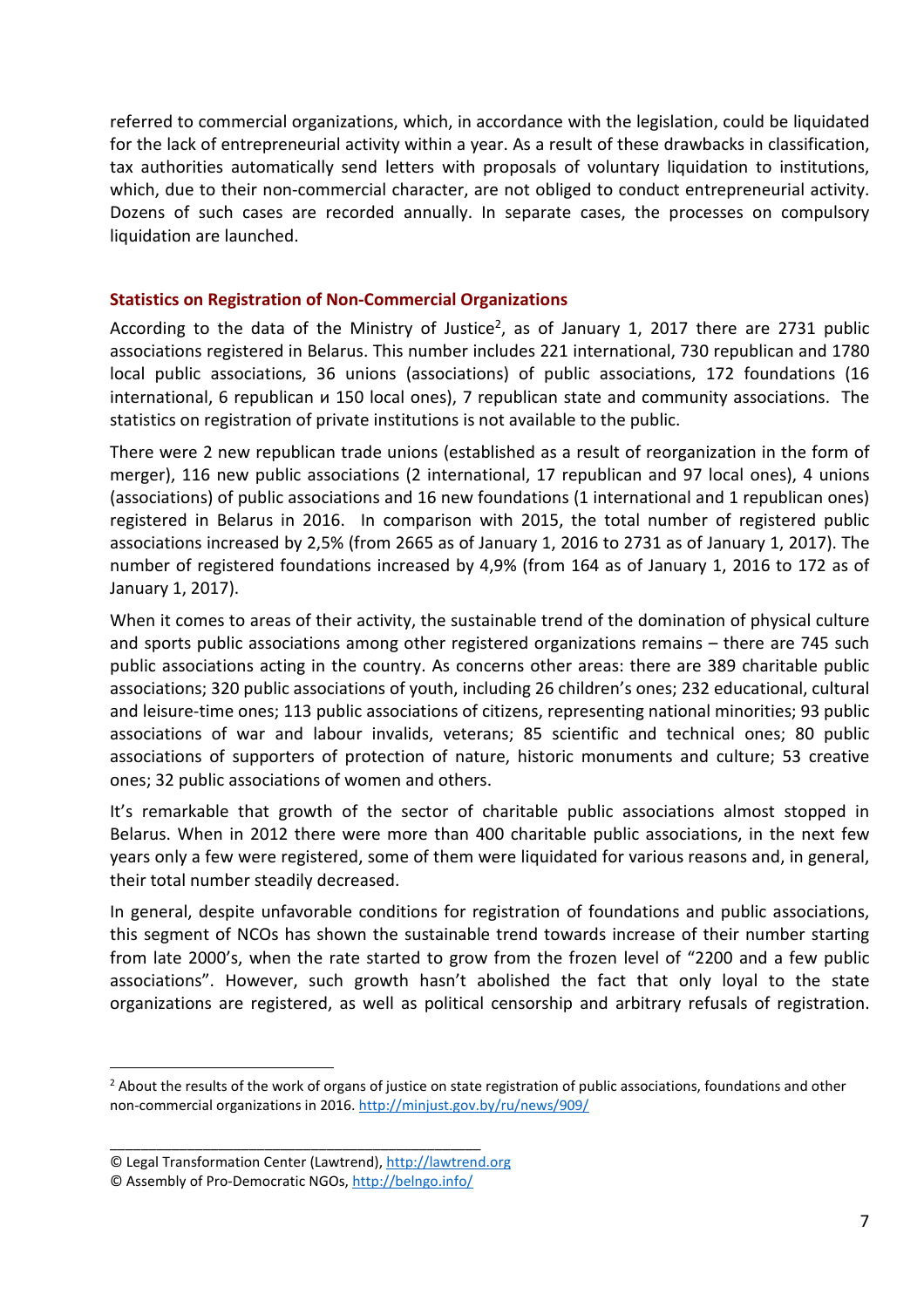Numerous Belarusian organizations have been unsuccessfully submitting documents for registration and acting in the regime of almost permanent organizing committees for decades.

The activity of state bodies and organs of local governance on initiation of establishment of close to authorities non-commercial organizations (GONGOs) has brisked up lately. The aim is to make them formal participants in the projects of international technical aid in order to show public participation in implementation of these projects, which is often a fraud.

|                                                                                                    | 2003<br>$\mathbf{a}$<br>October | 2004<br>$\vec{r}$<br>Vienuel | 2005<br>$\vec{H}$<br>Vienuel | 2006<br>$\vec{r}$<br>Vienuel | 2007<br>March 1, | 2008<br>$\ddot{ }$<br>Vienuel | 2009<br>$\ddot{ }$<br>Vielue | 2010<br>L,<br>January | 2011<br>1,<br>January | 2012<br>January 1, | 2013<br>L,<br>January | 2014<br>January 1, | 2015<br>I,<br>January | 2016<br>January 1, | 2017<br>January 1, |
|----------------------------------------------------------------------------------------------------|---------------------------------|------------------------------|------------------------------|------------------------------|------------------|-------------------------------|------------------------------|-----------------------|-----------------------|--------------------|-----------------------|--------------------|-----------------------|--------------------|--------------------|
| Number of newly<br>registered public<br>associations (based on 94<br>results of preceding<br>year) |                                 | 155                          | 61                           | 85                           | 100              | 94                            |                              | 94                    | 134                   | 118                | 111                   | 70                 | 86                    | 106                | 116                |
| Totally registered<br>public associations in<br>the country as of the<br>date specified            | 2248                            | 2214                         | 2259 2247                    |                              |                  |                               | 2248 2255 2221 2225          |                       | 2325 2402 2477        |                    |                       | $\vert$ 2521       | 2596                  | 2665               | 2731               |

## *Increase of Public Associations in Belarus*

## *Increase of Foundations in Belarus*

|                                                                                                          | 2008<br>$\ddot{ }$<br>lanuary | 2009<br>नं<br>Vienue | 010<br>$\mathbf{\tilde{N}}$<br>$\vec{r}$<br>a<br>ō | 2011<br>$\vec{r}$<br>anuary | 2012<br>H,<br>anuary | 2013<br>$\vec{r}$<br>anuary | 2014<br>ને<br>anuary | Lŋ<br>5<br>$\tilde{\mathbf{N}}$<br>$\vec{r}$<br>5<br>G<br>õ | G<br>201<br>$\vec{r}$<br>5<br>0 | 2017<br>H,<br>anuary |
|----------------------------------------------------------------------------------------------------------|-------------------------------|----------------------|----------------------------------------------------|-----------------------------|----------------------|-----------------------------|----------------------|-------------------------------------------------------------|---------------------------------|----------------------|
| Number of newly registered foundations (based)<br>on results of preceding year)                          |                               | 9                    | 8                                                  | 14                          | 21                   | 22                          | <b>11</b>            | 11                                                          | 11                              | 16                   |
| Totally registered foundations in the country as $\left  \frac{64}{100}\right $<br>of the date specified |                               | 75                   | '84                                                | 199                         | 119                  | 139                         | 145                  | 155                                                         | 164                             | 172                  |

© Legal Transformation Center (Lawtrend), http://lawtrend.org

© Assembly of Pro-Democratic NGOs, http://belngo.info/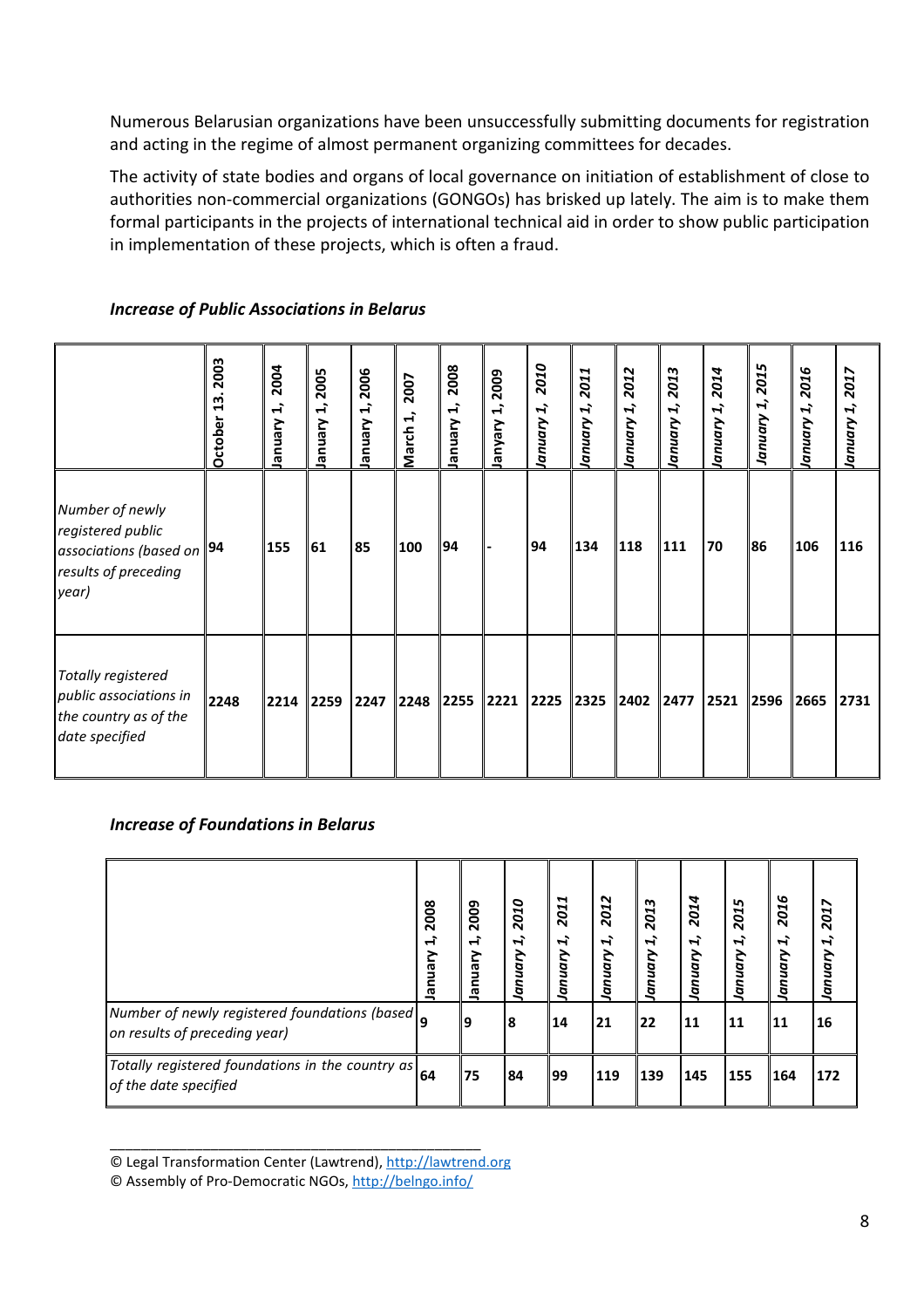#### **Changes of Legislation Affecting NCOs**

In 2016 there were no significant changes in the framework legislation, regulating activity of various forms of NCOs. A range of innovations and discussed draft normative legal acts affect separate areas of NCO activity: creative unions and cultural and educational organizations (the Code on Culture, which came into force on February 3, 2017); organizations of informal education (new version of the Code on Education, which is now being discussed); organizations, protecting animals' rights (the Law of the Republic of Belarus "On treatment of animals", prepared for adoption by the Parliament in 2017; the state initiated public discussions of the draft law in the spring 2016).

The main legislative change, affecting the whole sector, was coming into force of the Decree №5 "On foreign gratuitous aid" on March 4, 2016. It approved the Regulations on the procedure for receipt, record, registration and use of foreign gratuitous aid, control over its receipt and intended use, as well as procedure for registration of humanitarian aid. As a result of adoption of the Decree №5, significant changes in the procedures for receipt and registration of foreign gratuitous aid took place. In practice, the Decree improved the conditions for state organizations as recipients of foreign aid. However, it created additional difficulties for NCOs due to gaps in regulations and inconsistency of practices of the Department on Humanitarian Activity, when it comes to interpretation of the norms, set forth in the decree, in the process of registration of foreign aid.

Coming into force of the Decree Nº5 caused the following main problems<sup>3</sup>. Authorization-based order for the receipt of foreign aid remains, as well as restrictions on purposes, it is attracted for. Despite certain broadening of the list of permitted purposes, it still lacks such important objectives as human rights, promotion of healthy lifestyle, gender equality, protection of animals and other aspects of NCOs' activities. Foreign gratuitous aid for the purposes, which are not specified in the list, can be received only by the decision of the Property Management Directorate of the President of the Republic of Belarus (when it comes to the receipt of aid, which exceeds 500 basic units, the Directorate can made such a decision only with the approval of the President).

The current system of registration of foreign gratuitous aid provides the opportunities to refuse registration of any aid from abroad on the basis of a subjective approach. It doesn't favor attraction of foreign funds into the country, which would allow to reduce the burden on budget financing and solve certain problems in social security, health care, environmental protection, education and other important spheres of life of the Belarusian society. Moreover, in accordance with the current legislation, the documents, required for registration of foreign gratuitous aid, are submitted to the registering organ only after money have been transferred to the legal entity's account. This provision causes a range of problems for NCOs, in case registering organs refuse to register foreign gratuitous aid or register it, but don't exempt it from taxes, in particular, due to the necessity to return such aid and conflict legislative norms on discharge of income tax.

The legislation doesn't set the minimum amount of foreign aid, which can be received by NCOs without registration (at the same time, individuals can receive aid without any restrictions, in case they pay income tax). There is a ban on the receipt of foreign gratuitous aid for the conduct of seminars and other forms of agitation and propaganda activity. Moreover, interpretation of the

\_\_\_\_\_\_\_\_\_\_\_\_\_\_\_\_\_\_\_\_\_\_\_\_\_\_\_\_\_\_\_\_\_\_\_\_\_\_\_\_\_\_\_\_\_\_\_\_

<sup>&</sup>lt;sup>3</sup> Main Issues of Legislation on Foreign Donations http://www.lawtrend.org/wp-content/uploads/2016/07/Main-Issuesof-Legislation-on-Foreign-Donations\_eng.pdf

<sup>©</sup> Legal Transformation Center (Lawtrend), http://lawtrend.org

<sup>©</sup> Assembly of Pro-Democratic NGOs, http://belngo.info/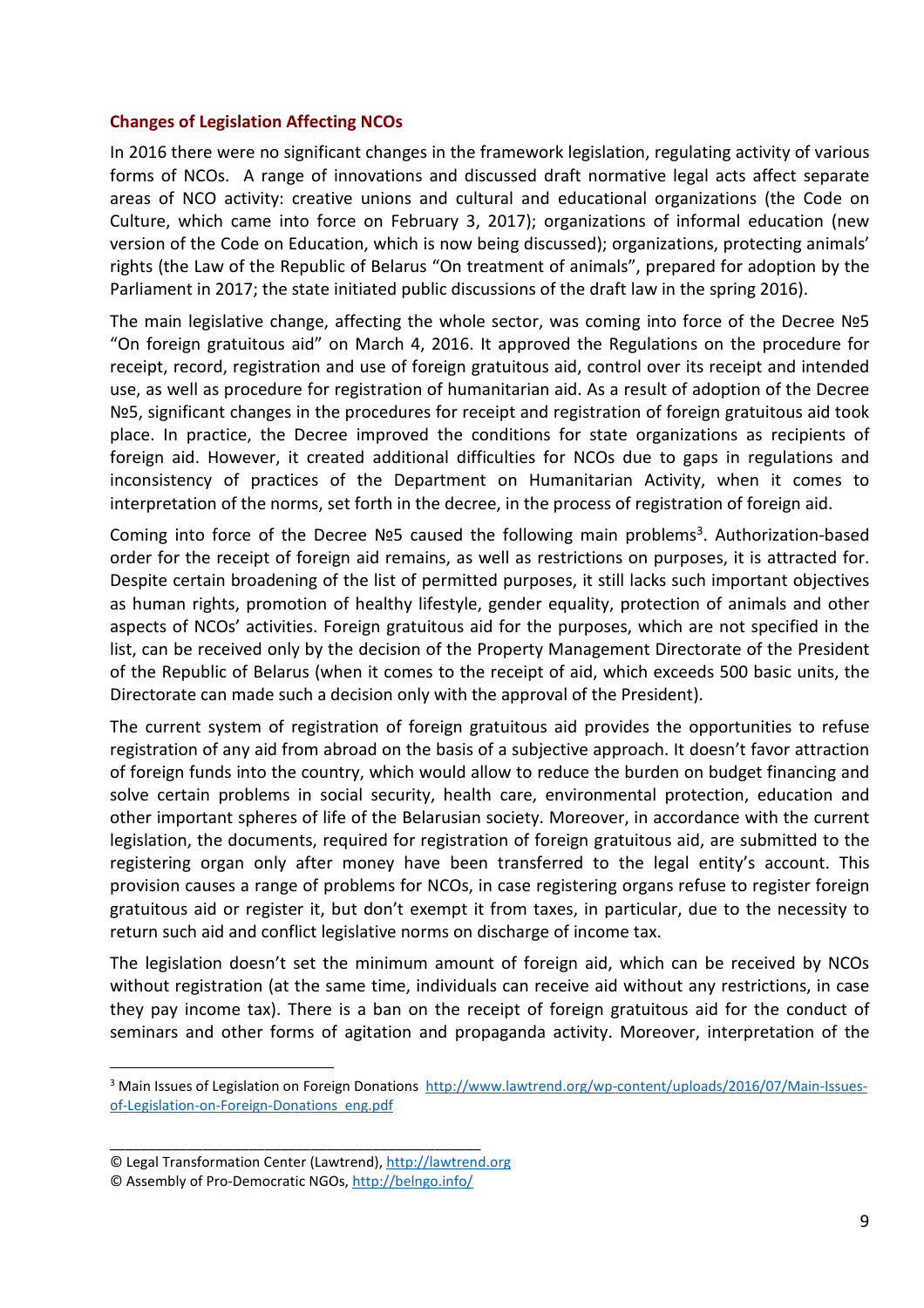terms "seminar" and "agitation and propaganda activity" are ambiguous and often equivocal. Regulation of the issues of income tax exemption and declaration of funds, received as foreign gratuitous aid, are unclear. Necessity to get opinion letters from respective state bodies for registration of aid; requirement to submit the purposes of the use of property, received as aid, after the end of the project for approval by the Department on Humanitarian Activity; lack of criteria for distinction of foreign gratuitous and foreign technical aid; constantly changing requirements of the Department on Humanitarian Activity in respect of documents, submitted for registration of foreign gratuitous aid – all this caused significant difficulties for the activity of NCOs, which receive foreign gratuitous aid, in 2016. Only few problems, gaps and differences in interpretations were solved by the Department on Humanitarian Activity in the course of its practical work and elucidation.

Exclusion of anonymous donations, received in Belarus, from the concept of foreign gratuitous aid is a positive change, introduced by the new Decree, i. e. a new definition of foreign aid includes only anonymous donations received from foreign donors. Thus, the Decree eliminated bad previous legislation, that has not worked in practice, but transformed the activity of charitable and other organizations on the use of funds, collected in the donation boxes, into punishable activities. At the same time, the regulations on how the regulatory authorities will determine whether an anonymous donor is a foreign one remains unclear.

Importance of foreign financial aid for the Belarusian state is emphasized by the fact that the Coordination Council with participation of representatives of state bodies, international technical assistance donors and non-governmental sector was established at the Council of Ministers in 2016. A representative of the Belarusian Helsinki Committee was also included in the Coordination Council. This consultative body, established on the trilateral basis with participation of representatives of the donor community, state and civil society, can become the arena for conciliation of the interests of key stakeholders, aiming at ensuring efficiency of the programs of international technical aid for the Republic of Belarus.

At the meeting in December 2016, the working group of the Coordination Council made the decision on necessity to get the public and international technical aid donors involved in consideration of the draft passport of the National Program for International Technical Aid until 2020, which was worked out by the Ministry of Economy in accordance with the Resolution of the Council of Ministers of November 21, 2003 №1522 "On some measures to implement the Presidential Decree of October 22, 2003 № 460". The strategic aims of the National Program are creation of favorable conditions for attraction of gratuitous resources, ensuring of the implementation of the Agenda for Sustainable Development of the Republic of Belarus until 2030, as well as strengthening of the role and authority of the Republic of Belarus in the international community. In practice, the mentioned four-year program is the list of projects with budgets, which Belarus would like to finance at the expense of foreign donors and international organizations. At the same time, together with the positive trend, set by establishment of the Coordination Council, it's better to make its activity public, as now it is not.

The Law of October 18, 2016 № 432-З introduced amendments and additions to the Tax Code of the Republic of Belarus - the international public association "SOS Children's Villages" was included in the list of organizations, the transferred legal entities' profit to which (in the amount of no more than 10 percent of gross profits) is exempt from the profit tax.".

<sup>©</sup> Legal Transformation Center (Lawtrend), http://lawtrend.org

<sup>©</sup> Assembly of Pro-Democratic NGOs, http://belngo.info/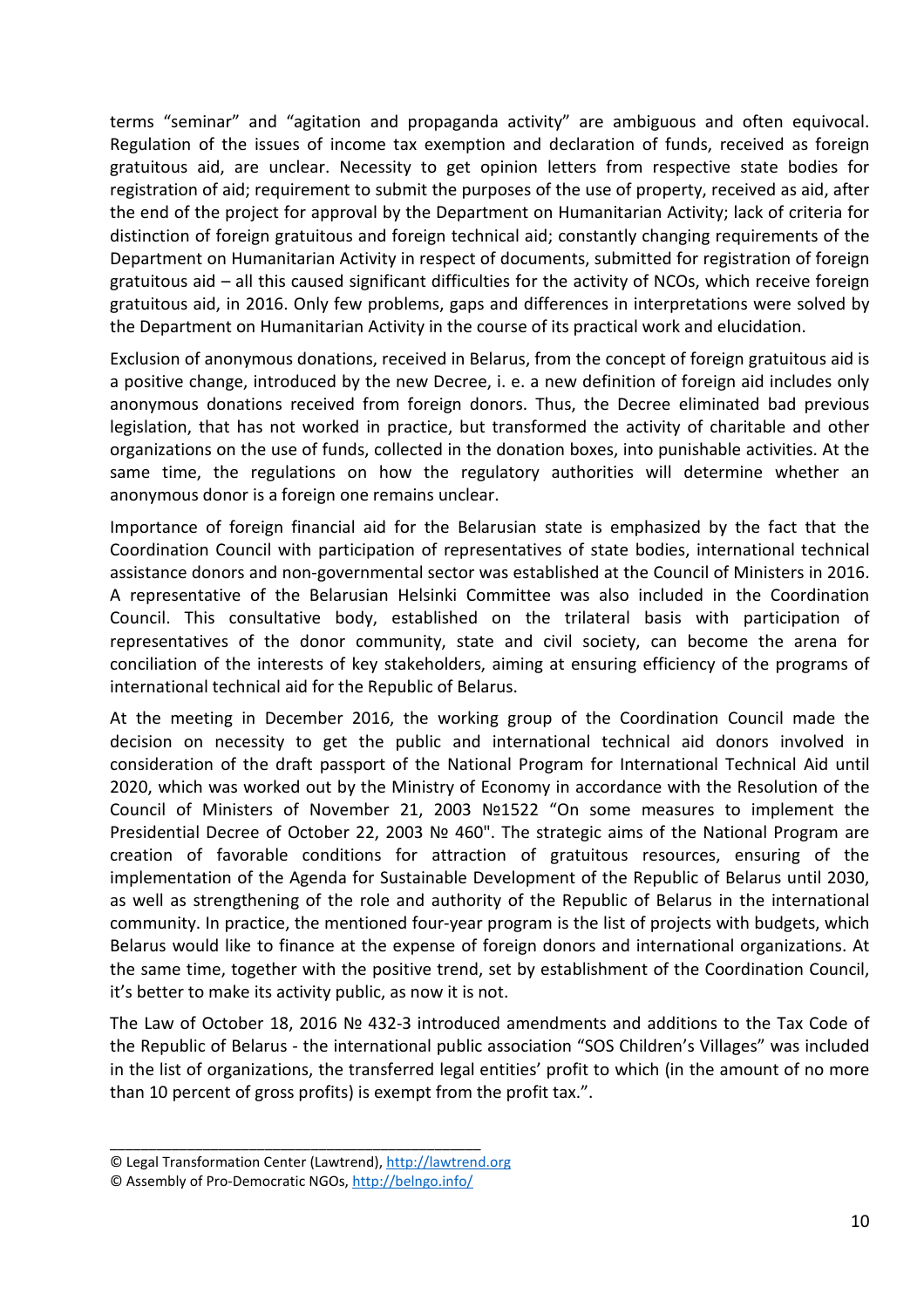#### **Changes of Material Basis for NCO Activity**

Besides legal aspects of attraction of foreign funding, there are other issues of financial basis for NCO activity. Political thaw in relations between the official Minsk and the West led to changes in donor strategies of main sources of foreign aid for Belarus: despite the fact that the amount of aid, allocated for Belarus, was increased (it was also stated by the European Union, which is the main source of aid<sup>4</sup>), flows of funds were restructured for the benefit of state organs and bodies, connected with them (universities, loyal and controlled by the state NCOs, including those specially established for simulation of public participation in implementation of projects, especially at the local level).

The opened up opportunities for cooperation between Belarus and the West have in many respects become a more attractive area for attraction of donor funds – integration into the Bologna Process, preparation for joining the WTO, economic reforms and even aspects of human rights activity – many areas, in which the state expressed its consent to implement or at least study international practices, have become the priority for allocation of donor funds.

Some NCOs started adapting to such a situation in a traditional way, changing their tactics of fundraising in the foreign market or reorienting the focus of their activity on the projects of cooperation with the state, trying to safeguard access to foreign funding.

Other NCOs (especially small organizations, new startups and public projects, which don't have the status of a registered legal entity) reorientated their tactics for attracting funding on internal market. Development of crowdfunding projects continued in Belarus in 2016. It's remarkable that the scales of projects, financed by Belarusians, are growing: that includes activity of traditional organizations, publishing projects (books, movies, cartoons), educational seminars, public startups and even collection of funds for sportsmen to be able to participate in international competitions. In contrast to previous years, charity has stopped being the absolutely dominant area for collection of citizens' donations. New initiatives, not related to helping certain people, have entered the crowdfunding market. Collection of funds for victims of state repressions, due to numerous fines to participants of rallies, became a significant phenomenon for the human rights sector. Talaka.by and Ulej.by remain the main platforms for collection of donations for public projects. Besides collection of financial resources, they started working as platforms for search of other resources for implementation of projects (search for partners, crowdsourcing).

The online magazine "Imena" ("Names"), launched in April 2016, has become the first Belarusian media, which is fully financed by its readers. Published in the magazine stories about people, who need help, draw a wide public response and find support of the society. Collecting money on the platform Talaka.by, "Imena" has broken at least two crowdfunding records – they collected more than 20 000 USD for the activity of the magazine and 34 600 USD for the purchase of enteral feeding supplies for a children's nursing home. Money for publishing of the book about Piotr Marcau, a Belarusian public figure and journalist, was raised through crowdfunding. The "Nasha Niva" newspaper raised money for its activity in the field of journalistic investigations through crowdfunding as well.

\_\_\_\_\_\_\_\_\_\_\_\_\_\_\_\_\_\_\_\_\_\_\_\_\_\_\_\_\_\_\_\_\_\_\_\_\_\_\_\_\_\_\_\_\_\_\_\_

<sup>&</sup>lt;sup>4</sup> Head of the EU Delegation to Belarus: the European Union will increase aid to Belarus for modernization of economy. https://news.tut.by/economics/487849.html

<sup>©</sup> Legal Transformation Center (Lawtrend), http://lawtrend.org

<sup>©</sup> Assembly of Pro-Democratic NGOs, http://belngo.info/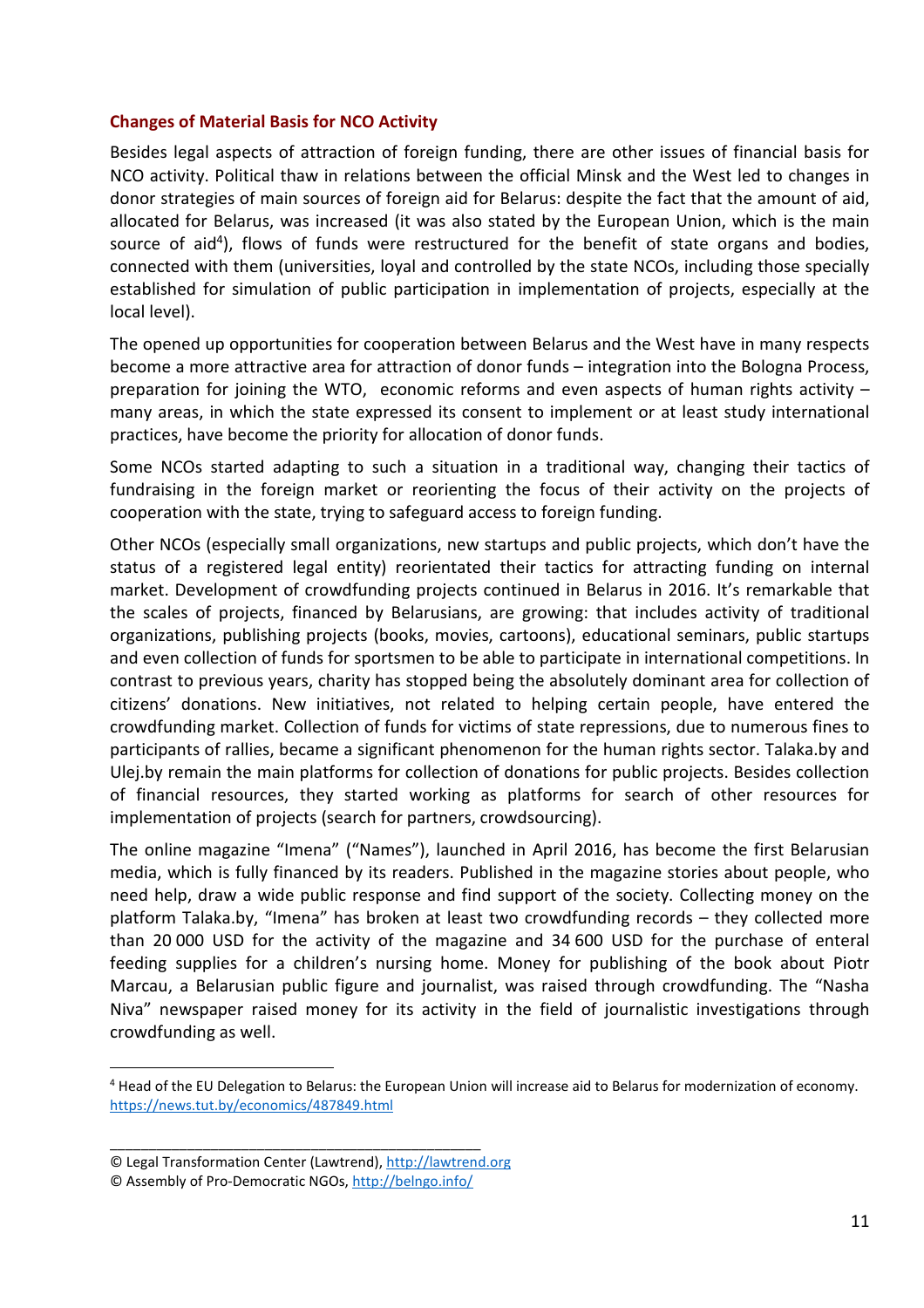Raised through crowdfunding funds can't be compared to the amounts of foreign funding in Belarus: foreign funding, received either directly or via intermediary umbrella organizations and major sectoral NCOs, remain the main source of funding for the majority of NCOs. However, crowdfunding has become a new and promising alternative for specific projects on creation of specific products, which there is a clearly specified public demand for.

Success of crowdfunding platforms is partially caused by the lack of comprehensive legal regulations of this phenomenon. At the same time, existence of the provisions on the necessity to register funds, received by NCOs from abroad, creates significant difficulties for their development.

Development of social entrepreneurship topic has become a less evident for the society, but significant for the sector area of reorientation on internal sources of funding. It should be noticed that Belarusian public initiatives have long ago started commercializing their activity, striving for a certain level of self-repayment of their products and services. Distribution of national symbols and products with national ornament (or simply with national colouring), including clothes, has long ago become the field of activity for not only craftsmen, but also for special-purpose organizations, which can exist in the forms of both NCOs and commercial enterprises. In 2016 this process was developing ascendingly, social entrepreneurship started formulating in the first place its theoretical basis. Moreover, it has appeared that, under the conditions of economic crisis, some organizations are interested in positioning themselves as subjects of social entrepreneurship. Social entrepreneurship has stopped limiting itself to the image of enterprises, established by NCOs, and started gaining its own significance and value.

The majority of the projects, which are supposed to be implemented within the framework of the 8<sup>th</sup> Republican Social Projects Contest "Social Weekend", which was held in 2016, act at the junction of crowdfunding, traditional NCO tactics and social entrepreneurship.

Enthusiasm towards crowdfunding practice and prospects of social entrepreneurship approaches contrasts with certain disappointment in respect of slow development and indistinct effects of state social order, which has started being implemented in Belarus from the introduction of respective amendments to the legislation in 2012. Hopes, that emergence of the first mechanism for distribution of state funding among NCOs on the basis of competitive bidding in the Belarusian legislation would drastically change the structure of financing of social NCOs, didn't come true. In practice, this mechanism is available to only few organizations, which are able to meet complicated requirements for the receivers of state social order and are politically impeccable for the authorities (de facto dependent on the authorities). The number of agreements on state social order is increasing, but in 2016, like in 2015, the majority of such agreements are concluded with one organization, which is the Belarusian Red Cross Society, as well as with its regional branches. For example, in the first quarter of 2016, 23 out of 30 agreements on state social order were concluded with this very organization (and 4 agreements with the Belarusian Society of Visually Handicapped People).

Nevertheless, some NCOs expect that state social order practice will be expanded to new areas, in particular, to struggle against socially significant diseases<sup>5</sup>. This is stipulated by the planned

\_\_\_\_\_\_\_\_\_\_\_\_\_\_\_\_\_\_\_\_\_\_\_\_\_\_\_\_\_\_\_\_\_\_\_\_\_\_\_\_\_\_\_\_\_\_\_\_

<sup>&</sup>lt;sup>5</sup> State social order: analysis of practice and proposals on improvement. http://www.actngo.info/sites/default/files/files/gsz\_praktika\_i\_predlozheniya.pdf

<sup>©</sup> Legal Transformation Center (Lawtrend), http://lawtrend.org

<sup>©</sup> Assembly of Pro-Democratic NGOs, http://belngo.info/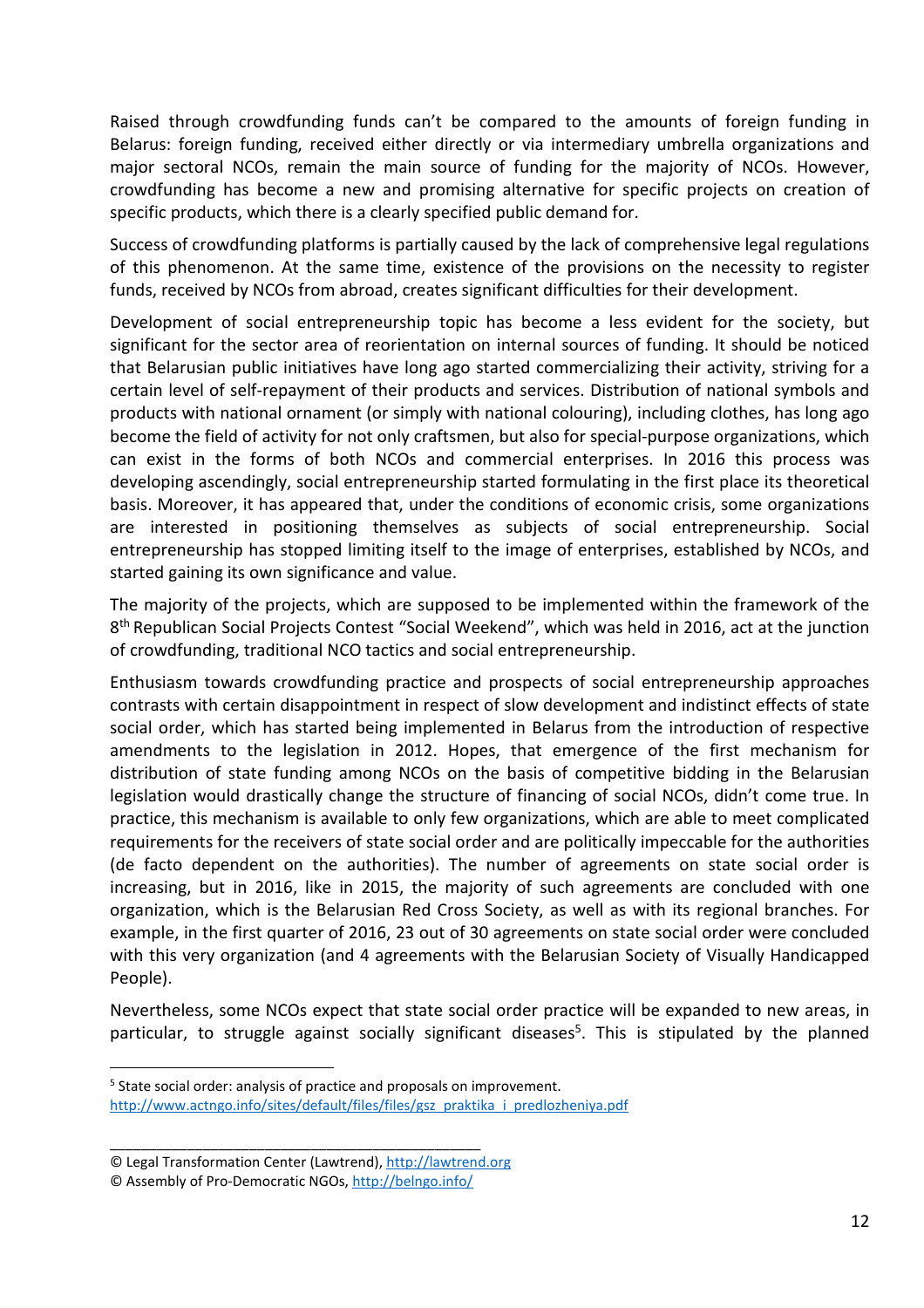amendments to the Law "On prevention of spreading of diseases, posing a threat to public health, human immunodeficiency virus", which will allow Belarus to receive another grant from the Global Fund to Fight AIDS, Tuberculosis and Malaria.

Orientation of institutions, including newly-established ones, on service contract work as subjects of rendering of services is a special area of diversification of NCO flow of funds. In addition, not only Belarusian residents, but also foreign contractors act as customers of NCOs' services. Unfortunately, this area of fundraising is unavailable to public associations, which, in accordance with the legislation, are banned to conduct direct entrepreneurial activity without establishment of a separate legal entity.

## **Elements of Public Dialogue**

In 2016 the state diverged from its policy of total rejection of public initiatives. Vice versa, it showed its openness for cooperation in some areas, including such a sensitive area as protection of human rights. However, often NCOs had an impression that such cooperation is only formal. They managed to achieve true, beneficial for the society results only in few cases. Nevertheless, the new format of NCOs' cooperation with the state, though almost not institutionalized, has become one of the most important factors, which predetermined changes in NCO activity.

According to experts<sup>6</sup>, a lot of large-scale forums and conferences, organized by NCOs, were held in 2016: those, which were earlier held abroad, are now held in Belarus without negative consequences; high ranking state officials participate in prominent NCO events more often; intersectoral dialogue has reached a higher level. Public associations were involved in discussions on amendments to the legislation and the dialogue between Belarus and the European Union at various levels. At the same time, competent Independent Institute of Socio-Economic and Political Studies (IISEPS) announced that it terminated its activity. Experts have noticed that, under the conditions of economic crisis, the state sometimes shows formalized performance of the agreements with NCOs and doesn't undertake repressive actions against civil society representatives. However, this thaw is formal and superficial, as the state's attitude towards civil society hasn't conceptually changed. New mechanisms of cooperation haven't emerged, and existing mechanisms (for example, public councils) have already shown their low efficiency. Moreover, the undertaken earlier repressive actions against certain activists remained in force: in October 2016 Elena Tonkacheva, the Chairperson of the Board of Legal Transformation Center (Lawtrend), was denied reduction of the term of her entry ban to Belarus<sup>7</sup>; Mikhail Zhamchuzhny, the founder of the institution "Platforma Innovation", which was involved in protection of prisoners' rights, and Andrei Bandarenka, the head of this organization, remained imprisoned.

Intensification of initiative groups' and nonassociated activists' activity has been noticed. In 2016 the number of events and campaigns, organized and supported by ordinary citizens, not belonging

\_\_\_\_\_\_\_\_\_\_\_\_\_\_\_\_\_\_\_\_\_\_\_\_\_\_\_\_\_\_\_\_\_\_\_\_\_\_\_\_\_\_\_\_\_\_\_\_

<sup>6</sup> Educational NGO "Act" in September 2016, see "Civil society organizations of Belarus: 8 trends of 2016" http://www.actngo.info/article/organizacii-grazhdanskogo-obshchestva-belarusi-8-tendenciy-2016-goda <sup>7</sup> Background information about the expulsion of Elena Tonkacheva from the Republic of Belarus: http://www.lawtrend.org/expulsion/expulsion-of-elena-tonkacheva-facts-and-legal-analysis

<sup>©</sup> Legal Transformation Center (Lawtrend), http://lawtrend.org

<sup>©</sup> Assembly of Pro-Democratic NGOs, http://belngo.info/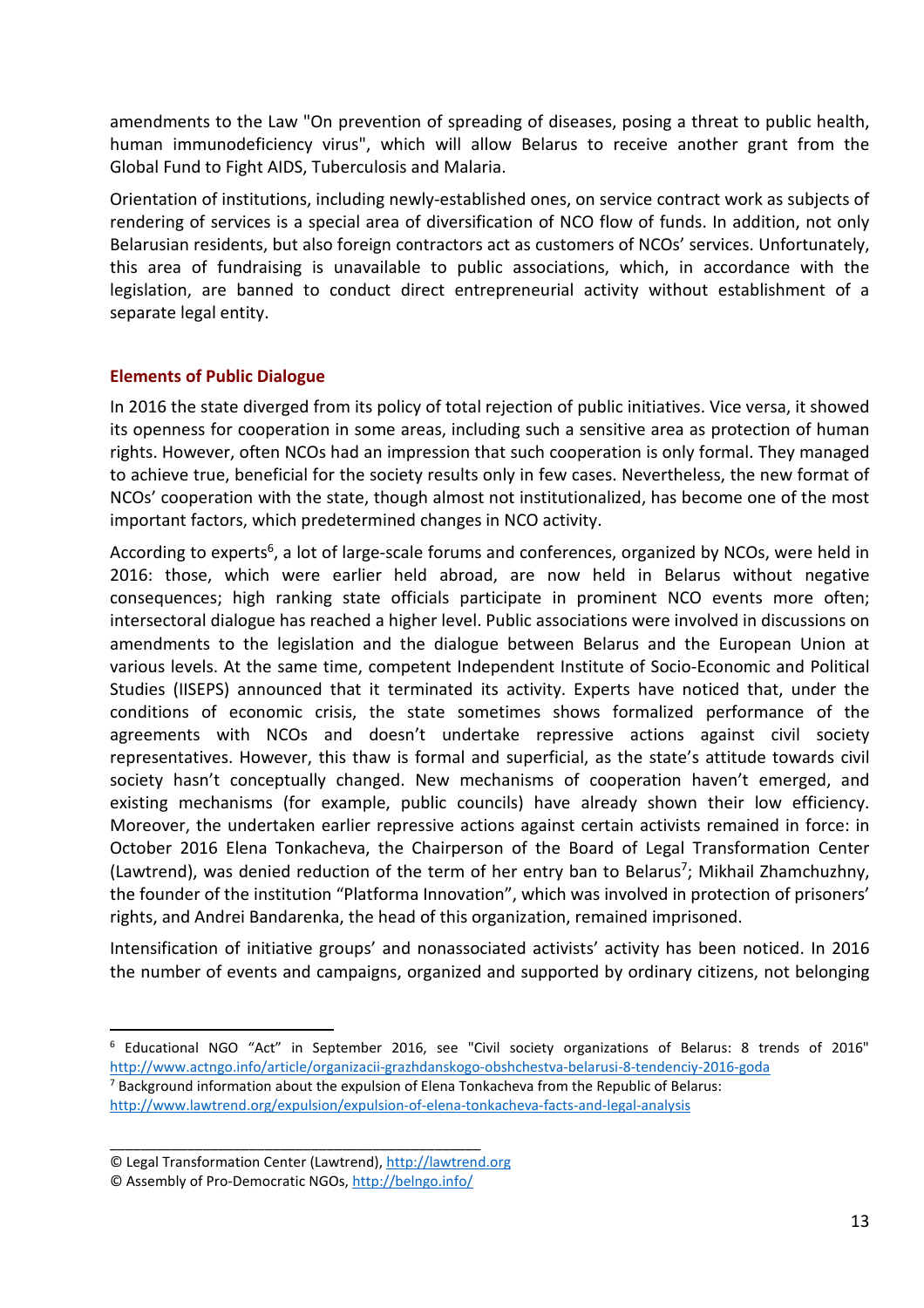to any organization, dramatically increased – both in the capital and regional cities and in small towns, where NCOs are weak or even absent at all.

The positively perceived by the state trend of soft Belarusization has continued. It has emerged in the civil society and become the key characteristic of the state's cultural policy in 2016, spreading over various areas, including sport.

Another important for human rights organizations event of 2016 was adoption of the 2016-2019 Interdepartmental Plan on the Implementation of Recommendations, Adopted by the Republic of Belarus following the Second Cycle of the Universal Periodic Review within the United Nations Human Rights Council, and Recommendations, Addressed to the Republic of Belarus by the Human Rights Treaty Bodies (approved by the Decree of the Council of Ministers of the Republic of Belarus Nº 860 of October 24, 2016). Adoption of this plan was positively perceived by the human rights community, however, Belarusian human rights NCOs noticed in their joint statement<sup>8</sup> that they had submitted their proposals on 22 topics, but proposals on only 17 topics were partially considered in the Interdepartmental Plan. Although a range of measures, stipulated by the Interdepartmental Plan, consider proposals of human rights organizations, they are of unspecific character, they don't specify any tangible results and they can't lead to quality improvement of the human rights situation in Belarus. Human rights defenders also note another significant drawback – the Interdepartmental Plan contains no measures on implementation of recommendations in such important human rights areas as freedoms of speech and association, religious freedoms and social and economic rights.

At the same time, many human rights NCOs search for new areas and new approaches in their activity, though still using monitoring methods and watchdog tactics, struggling against violations of freedoms of speech, assembly and association and emphasizing the fact that there are still political prisoners<sup>9</sup> in the country. The campaign "Human Rights Defenders Against the Death Penalty in Belarus" not only monitors the situation in this sphere (quickly reacting to new sentences and executions), but also actively popularizes the idea of abolishment of the capital punishment in the society. The Human Rights Center "Viasna" doesn't lose its focus on violations of civil and political rights, but at the same time works with the topics of struggle against discrimination and social rights (which has become especially topical due to the negative and painful for the society Decree №3 "On prevention of social dependency", which introduced the fee for being unemployed or not having official income). In 2016 the Belarusian Helsinki Committee not only worked on the problems of the Decree №3 and struggle against all forms of discrimination, but also started working out the topic of "human rights and business" $10$ . A horizontal approach is a common feature for all these new or

\_\_\_\_\_\_\_\_\_\_\_\_\_\_\_\_\_\_\_\_\_\_\_\_\_\_\_\_\_\_\_\_\_\_\_\_\_\_\_\_\_\_\_\_\_\_\_\_

<sup>&</sup>lt;sup>8</sup> Joint Position of Belarusian Human Rights Organizations on Adoption of Interagency Plan of Implementation of Recommendations for Belarus from UN mechanisms http://belhelcom.org/en/news/joint-position-belarusian-humanrights-organizations-adoption-interagency-plan-implementation

<sup>&</sup>lt;sup>9</sup> Despite the fact that the European Union called the release of political prisoners as the ground for lifting of the majority of sanctions against Belarusian officials, Belarusian human rights organizations claim that there are still 2 people imprisoned, condemned for their public activity, who are recognized to be political prisoners, in accordance with the worked out by human rights defenders criteria. They are Mikhail Zhamchuzhny and Aliaksandr Lapicki. http://spring96.org/en/news/49539

<sup>&</sup>lt;sup>10</sup> Business and human rights in Belarus: guideline for business. http://belhelcom.org/sites/default/files/bizbelhelcom.pdf

<sup>©</sup> Legal Transformation Center (Lawtrend), http://lawtrend.org

<sup>©</sup> Assembly of Pro-Democratic NGOs, http://belngo.info/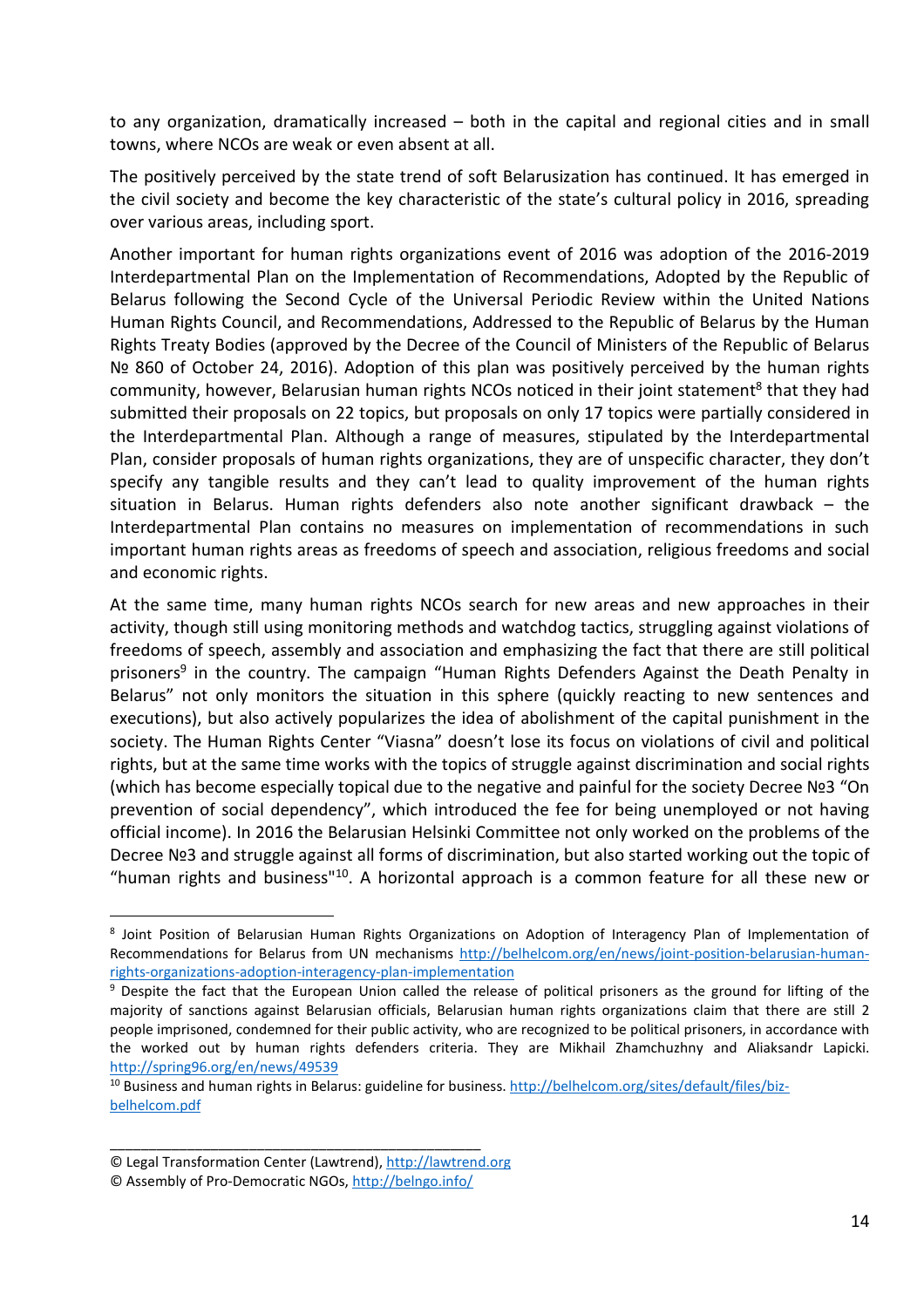relatively new areas: improvement of the situation with observance or rights is explained not by the change of the state's policy, but by the change of public consciousness or activity of non-state actors.

Despite the fact that many of the above-mentioned trends are of positive character, the actual situation, in which Belarusian civil society operates, includes many factors and events, negatively influencing development of the sector. External conditions don't favor development of NCOs. Problems of previous years, creating unreasonable difficulties for civil society, remain unsolved. In response to any positive phenomena and processes, events, having negative influence, take place.

As earlier, Belarusian authorities reject almost all contacts with the human rights community, represented by organizations, which have for many years failed to get the status of registered in Belarus. In a range of cases, even international bodies support such a nonconstructive selective policy. For example, in March 2016 the Ministry of Foreign Affairs of the Republic of Belarus and the UN Office in Belarus held the conference "Death penalty: overcoming the differences" in Minsk. Representatives of the Human Rights Center "Viasna", one of the key human rights organizations in Belarus, conducting an extensive public campaign on abolition of death penalty, were not allowed to participate. The UN Office in Belarus explained that the Human Rights Center "Viasna" hadn't been invited to the conference, because it didn't have state registration, which contradicted previous decisions of the UN bodies and fundamental principles of this organization. The UN Human Rights Committee qualified the facts, that the HRC "Viasna" had been deprived of state registration in 2003 and further constantly refused to get registered, as violations of the International Covenant on Civil and Political Rights.

The Decree of the Council of Ministers of the Republic of Belarus of October 5, 2016 №802 introduced amendments to the Decree of the Council of Ministers of the Republic of Belarus of March 20, 2012 №247. The new version of the Standard Regulations on the Public Consultative (Expert) Council on Development of Entrepreneurship was also published.

Public discussion of the draft law "On treatment of animals", initiated by NCOs, involved in protection of animals' rights, took place in Belarus from March 29 to April 20, 2016. Despite loudly announced public discussion of the draft law, general conclusions on the results of public discussion were not made and further work on the draft law continued in respective commissions of the Parliament without participation of NCOs. Only representatives of state organs and organizations were allowed to the meetings, devoted to the draft law.

The Regulations on Procedure for Organization and Holding of Public Discussions on Drafts of Environmentally Significant Decisions, Reports on Assessment of Environmental Impact, Record of Adopted Environmentally Significant Decisions was introduced by the Decree of the Council of Ministers of the Republic of Belarus of June 14, 2016 №458 and came into force on July 1, 2016. The Regulations determine organizers of public discussions, their functions, terms and order of access to information about organization and holding of public discussions. The Regulations also contain a separate description of the procedure for holding of public discussions: draft concepts, plans, schemes and normative legal acts; draft decisions on issue of permits; reports on assessment of environmental impact.

<sup>©</sup> Legal Transformation Center (Lawtrend), http://lawtrend.org

<sup>©</sup> Assembly of Pro-Democratic NGOs, http://belngo.info/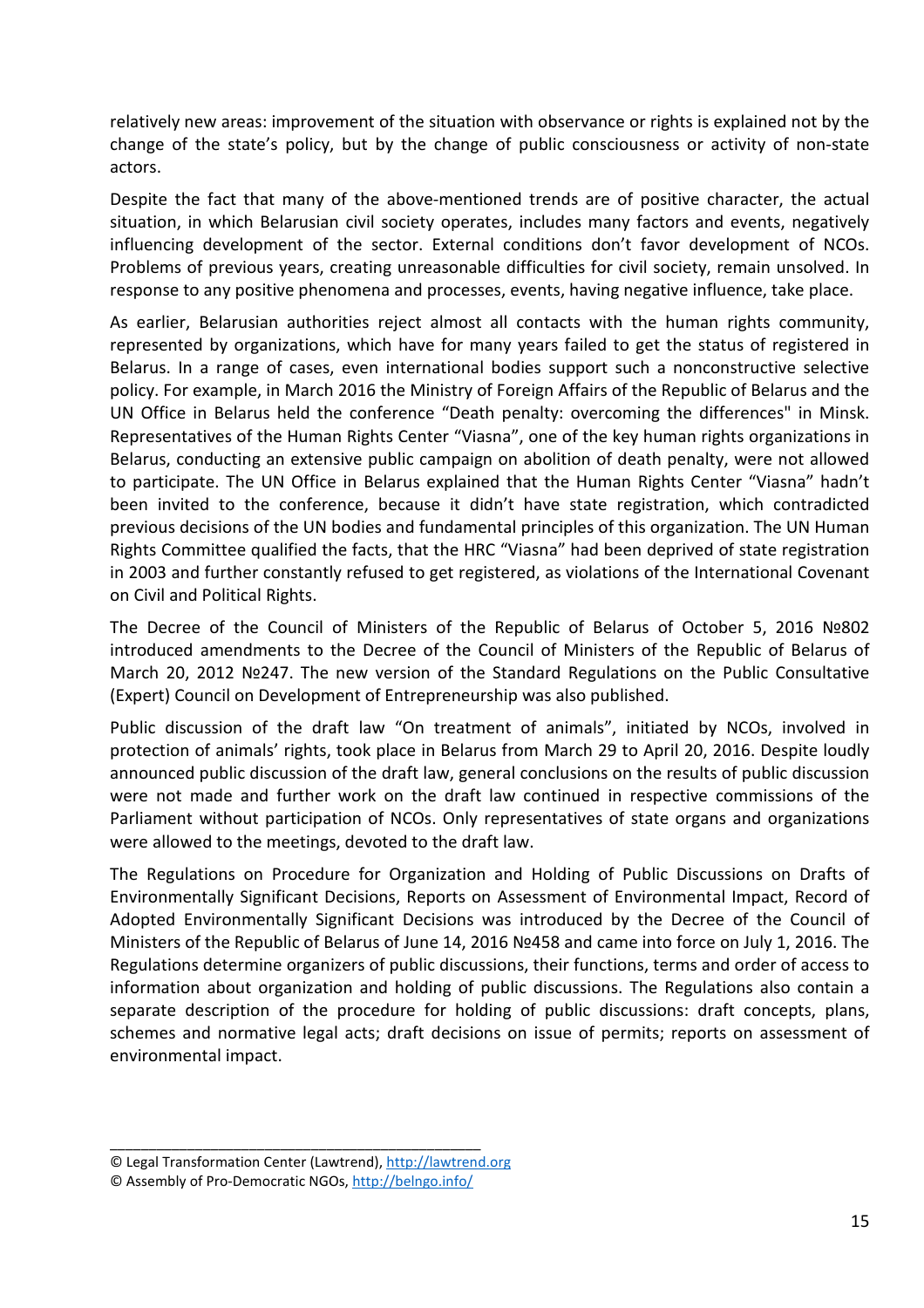## **Ban on Activity of Unregistered Organizations and Criminal Prosecution**

The threat of criminal liability for the activities of an unregistered organization remains one of the most significant restrictions of freedom in Belarus. According to Article 193<sup>1</sup> of the Criminal Code, organization of activities or participation in activities of a political party, another public association, religious organization or foundation, for which there is a valid decision of the authorized state body on its liquidation or suspension of activities, as well as organization of activities or participation in the activities of a political party, another public association, religious organization or foundation that have not passed the established state registration procedure is punished by a fine, or arrest, or imprisonment for up to two years.

As reported by the Belarusian authorities, there have been no convictions under this article since 2011. At the same time, it was recorded that there were at least 18 people, condemned under Article 193<sup>1</sup> of the Criminal Code in 2006 – 2011 (in a number of later cases, criminal proceedings were at first launched, but then suspended until trial). Since 2011 human rights defenders have noted numerous cases, when public prosecutor's offices and other state bodies send official letters of caution to citizens, who are members of unregistered initiatives, warning them that they may be brought to criminal responsibility, if they don't stop their participation in unregistered associations. In 2016 such official warnings haven't been noted, but stigmatization and defamation of unregistered informal initiatives are commonly practiced in Belarus.

On February 17, 2016 the message was distributed among students and other people in Vkontakte social network, in which organizations "Brotherhood of Organizers of Student Self-Governance", "Center for Development of Students' Initiatives" and "Students' Council" were called "unauthorized" and "illegal" youth organizations in accordance with the "reliable information". This message was sent from the account of Viktar Seryi, who represented the Coordination Council of Belarusian State Medical University Student Self-Governance. As a result, monitors of students groups were asked to conduct "preventive talks" and "informational hours", advising students not to participate in activity of these organizations, as their activity is "purposeful deception with elements of anti-national character, conducted by harmful forces". Because of these obviously unlawful actions of the university administration, activists of these registered organizations made an open collective protest appeal.

Besides Article 193<sup>1</sup> of the Criminal Code, there is also Article 193<sup>2</sup> "Organization or management of public association, religious organization, infringing on personality, rights and duties of citizens" in the Criminal Code. According to Part 1 of this Article, organization or management of political party, other public association or religious organization, whose activity entails violence against citizens, or infliction of bodily harm, or other infringements of citizens' rights, freedoms and legitimate interests, or obstruction of citizens' performance of their state, social or family duties is punished by arrest or imprisonment for up to 2 years. Part 2 of this Article provides for a harsher punishment, which is imprisonment for up to 3 years. Moreover, conduct of the above-mentioned activity on behalf of an unregistered public association is an aggravating circumstance, increasing penalty.

Article 193 is applied quite rarely. It's known for certain that there was one case in 2012, when guilty verdict under this article was delivered and the punishment of three years of imprisonment was imposed (the convict was later released under an amnesty).

<sup>©</sup> Legal Transformation Center (Lawtrend), http://lawtrend.org

<sup>©</sup> Assembly of Pro-Democratic NGOs, http://belngo.info/